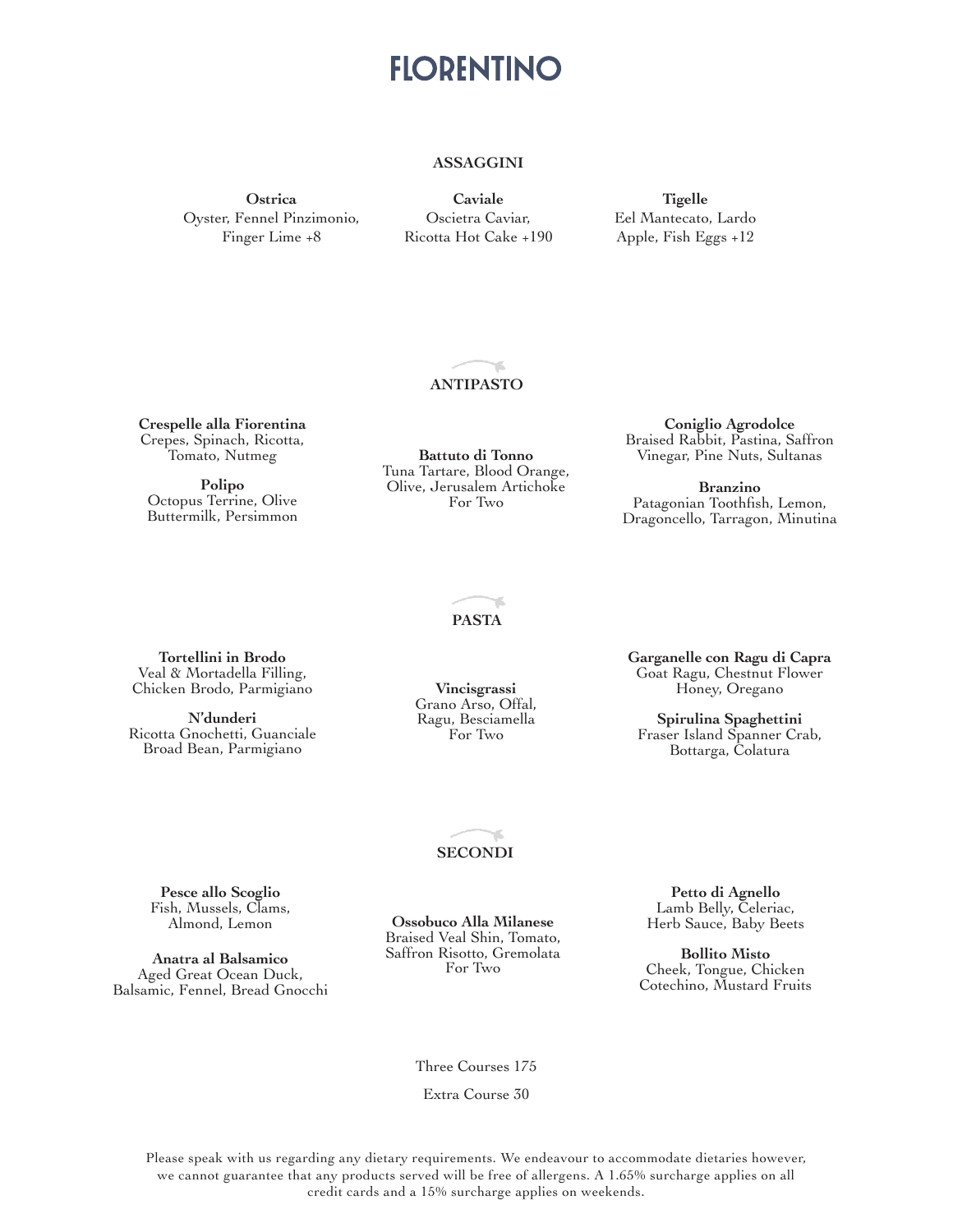ď. **Gran Tour** 

**Stracchino** Jersey Milk Cheese, Anchovy Toast, Balsamic Shallot, Quince

**Capesante**  Scallop, Whey, Chestnut, Cime Di Rapa

**Tortellini d'Anatra** Duck, Porcini, Pear

**Calamari Ripieni** Peas, Tomato, Pangrattato

**Quaglia**

Roast Quail, Lemon Thyme Riso, Radicchio, Celeriac

**Soufflé**  Chocolate Soufflé, Amaretto Gelato

Gran Tour 210 Classic Wine Pairing 130 Premium Wine Pairing 190 Non-Alcoholic Pairing 95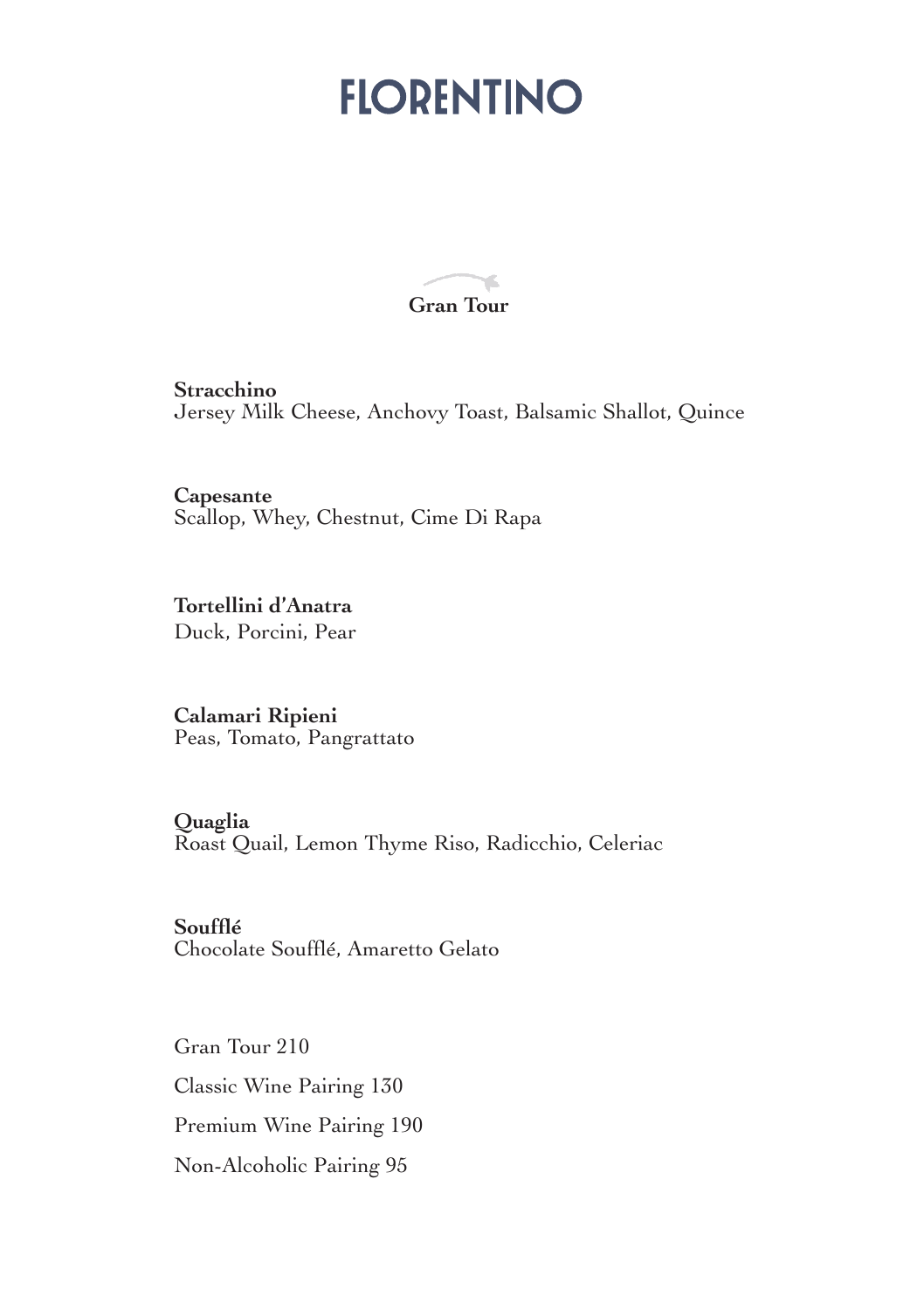#### **Vegetables**

۴

**Stracchino** Jersey Milk Cheese, Toast, Balsamic Shallot, Quince

**Fritto di Verdure** Fried Vegetables, Lemon, Salsa di Erbette

**Crespelle alla Fiorentina** Crepes, Spinach, Ricotta, Tomato, Nutmeg

**Casunziei** Ravioli, Beetroot, Ricotta, Parmigiano

**Zucca Agrodolce** Pumpkin, Pine Nuts, Sultanas, Saffron

Three Courses 175 Gran Tour 210 Extra Course 30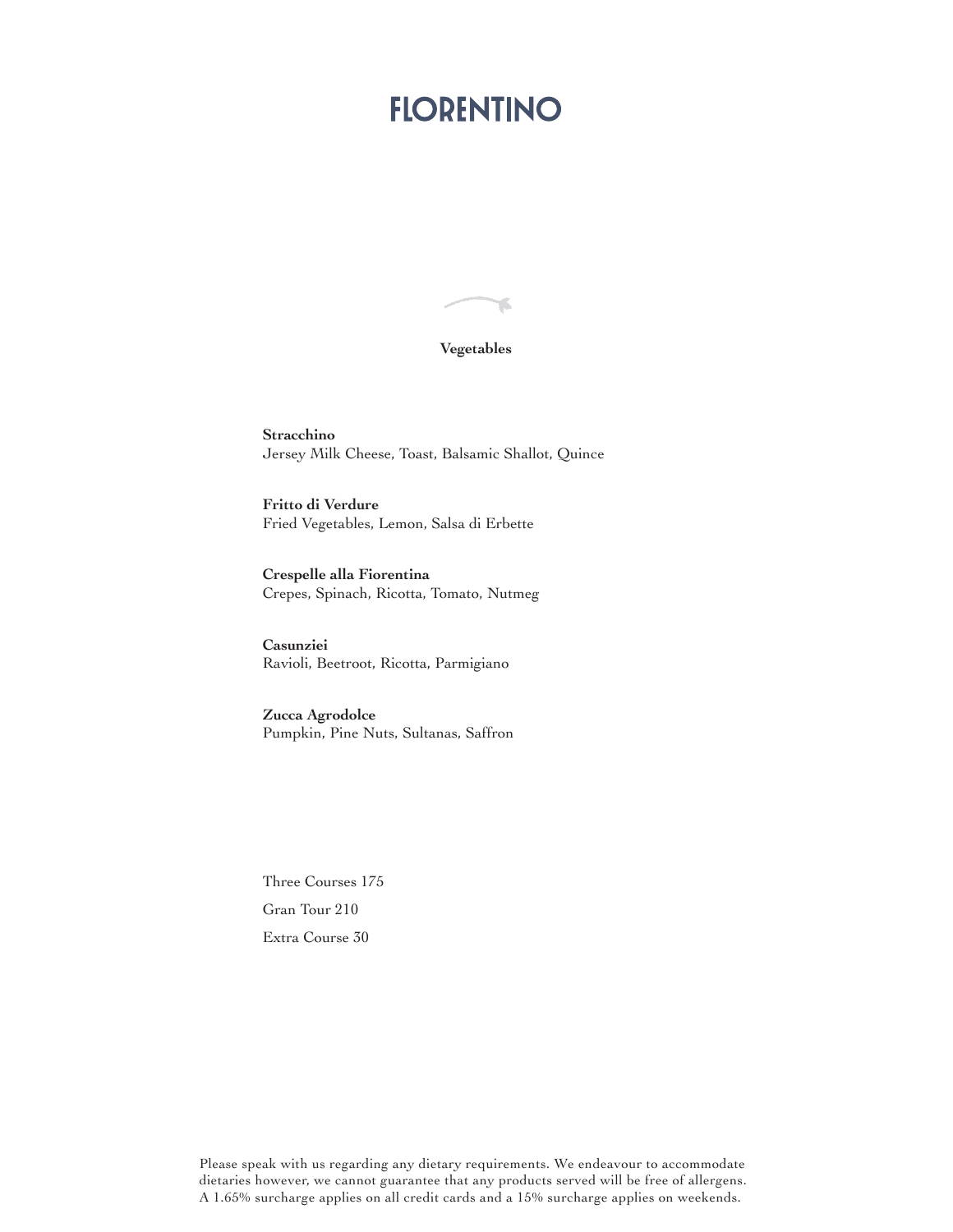舌

**Vegan**

**Macci di Fava** Pane Fritto, Fennel, Herbs

**Fritto di Verdure** Fried Vegetables, Lemon, Salsa di Erbette

**Legume** Braised Legumes, Garlic, Spinach

**Orecchiette** Cime di Rapa, Pangrattato

**Zucca Agrodolce** Pumpkin, Pine Nuts, Sultanas, Saffron

**Mela Cotogna**  Spiced Quince, Rice Gelato, Olive Oil

Three Courses 175 Gran Tour 210 Extra Course 30

Please speak with us regarding any dietary requirements. We endeavour to accommodate dietaries however, we cannot guarantee that any products served will be free of allergens. A 1.65% surcharge applies on all credit cards and a 15% surcharge applies on weekends.